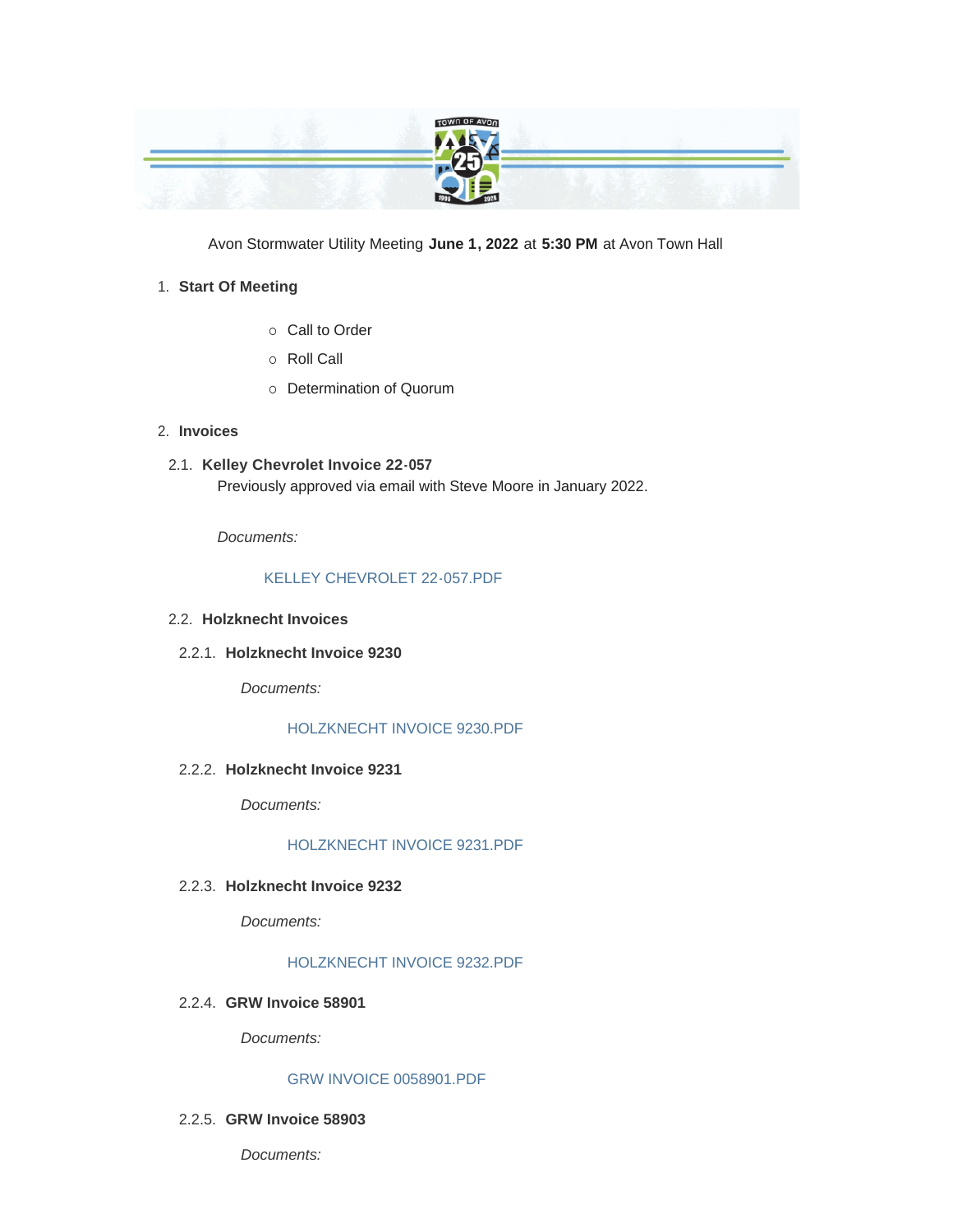#### [GRW INVOICE 0058903.PDF](https://www.avongov.org/AgendaCenter/ViewFile/Item/619?fileID=431)

**Fluid Waste Services Invoice 54596** 2.2.6.

*Documents:*

[FLUID WASTE SERVICES INVOICE 54596.PDF](https://www.avongov.org/AgendaCenter/ViewFile/Item/620?fileID=432)

- **Stormwater Utility Refunds** 2.3.
- **Brubaker Stormwater Utility Refund** 2.3.1.

*Documents:*

#### [BRUBAKER STORMWATER REFUND.PDF](https://www.avongov.org/AgendaCenter/ViewFile/Item/552?fileID=400)

**Abstract & Title Stormwater Utility Refund** 2.3.2.

*Documents:*

#### [ABSTRACT AND TITLE STORMWATER REFUND.PDF](https://www.avongov.org/AgendaCenter/ViewFile/Item/553?fileID=401)

- **New Business** 3.
- **MS4 Coordinator Salary Approval** 3.1.
- **GRW Class Code Changes** 3.2.

*Documents:*

[AVON\\_NONRES\\_CLASS\\_CODE\\_ISSUES\\_JUNE 1 BOARD](https://www.avongov.org/AgendaCenter/ViewFile/Item/617?fileID=429)  MEETING\_2022.PDF

**Avon Heights Storm Sewer Right Of Way** 3.3.

*Documents:*

# [CROSSROAD RW PROPOSAL --](https://www.avongov.org/AgendaCenter/ViewFile/Item/621?fileID=433) HURST DRIVE.PDF

- **Old Business** 4.
	- **GRW Updates - Alex White** 4.1.
	- **Notice Of Intent - MS4 NOI Application** 4.2.
- **Public Comment** 5.

*The public may comment on items on the agenda that are not a public hearing or on a specific matter within the Council's jurisdiction.*

**Adjournment** 6.

Anyone who requires an auxiliary aid or service for effective communication, or a modification of policies or procedures to participate in a program, service, or activity of Town of Avon, should contact the Town Administrative Offices as soon as possible but no later than 48 hours before the scheduled event.

*"Avon is a safe, vibrant community for active families and thriving businesses."* Avon Town Hall **|** 6570 East US Highway 36 **|** Avon, IN 46123 **|** 317-272-0948 **|** avongov.org **|** Next